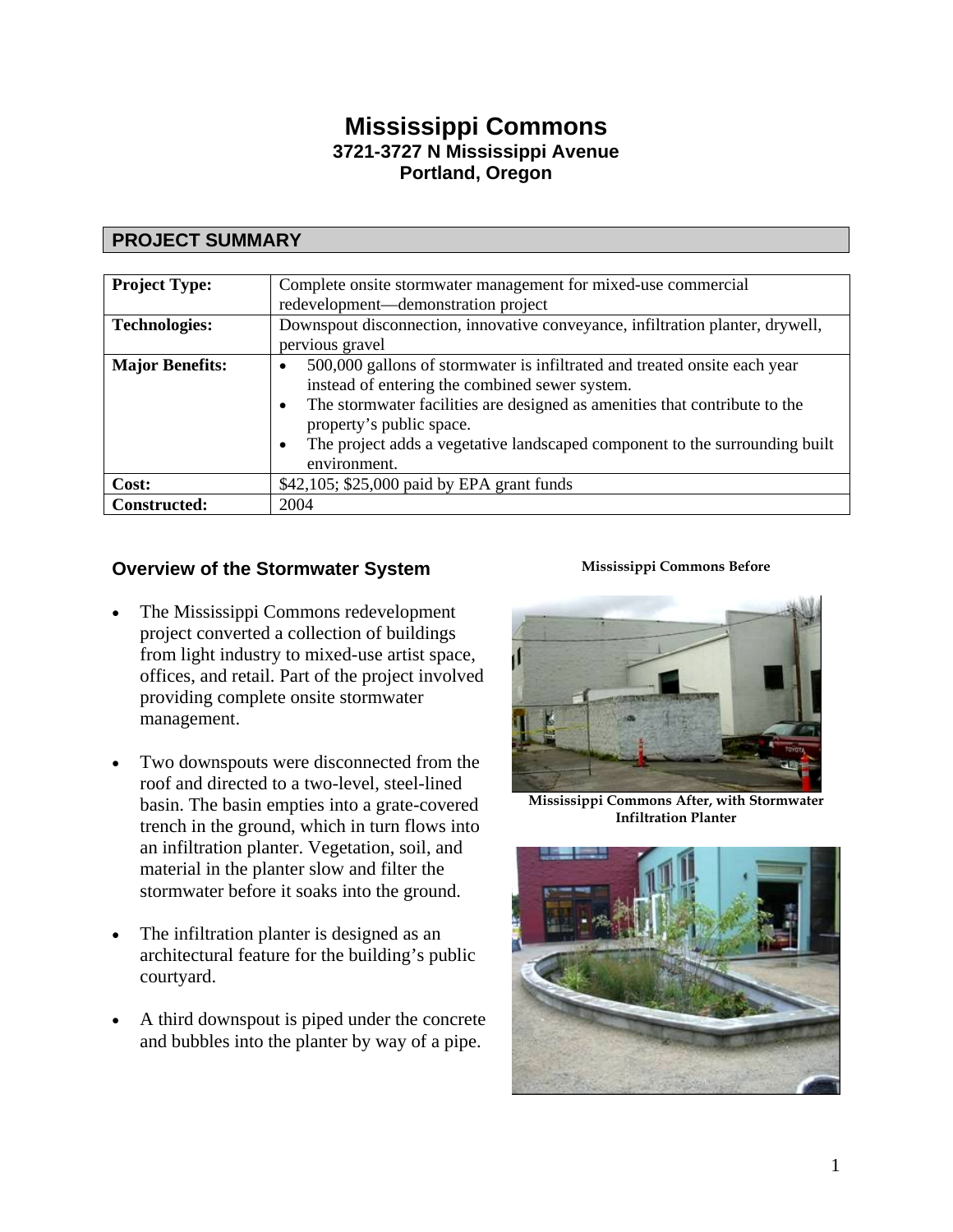• During large storm events, overflow enters a stand pipe within the planter and is directed underground to a drywell on the property. Overflow also spills onto an adjacent pervious gravel courtyard through an opening in the planter wall.

## **STORMWATER CAPACITY AND SYSTEM COMPONENTS**

#### **Stormwater Management Goal**

The goal was to provide complete onsite stormwater infiltration and treatment and reduce the volume of stormwater entering Portland's combined sewer system.

#### **System Components**

*Facility footprint*: 550 square feet (infiltration planter)

*Catchment area*: 25,000 square feet (21,800 roof and 3,200 pervious gravel courtyard)

*Overflow system*: Drywell; pervious gravel courtyard

**and conveyed along a trench to the planter** *Infiltration planter:* The infiltration planter has a 12-inch sub-base of washed ¾-inch gravel, which is separated from approximately 24 inches of soil by a layer of filter fabric.



**Downspouts disconnected to collection basin** 

*Landscaping*: The largely native vegetation in the infiltration planter includes *Juncus patens*, Grooved rush; *Cornus stolonifera*, Red twig dogwood; *Viburnum trilobum,* American cranberry bush; *Camassia leichtlinii*, Camas lily; *Sisyrinchium,* Yellow-eyed grass, *Scirpus acutus*, hardstem bulrush, and *Carex rupestris,* Curly sedge.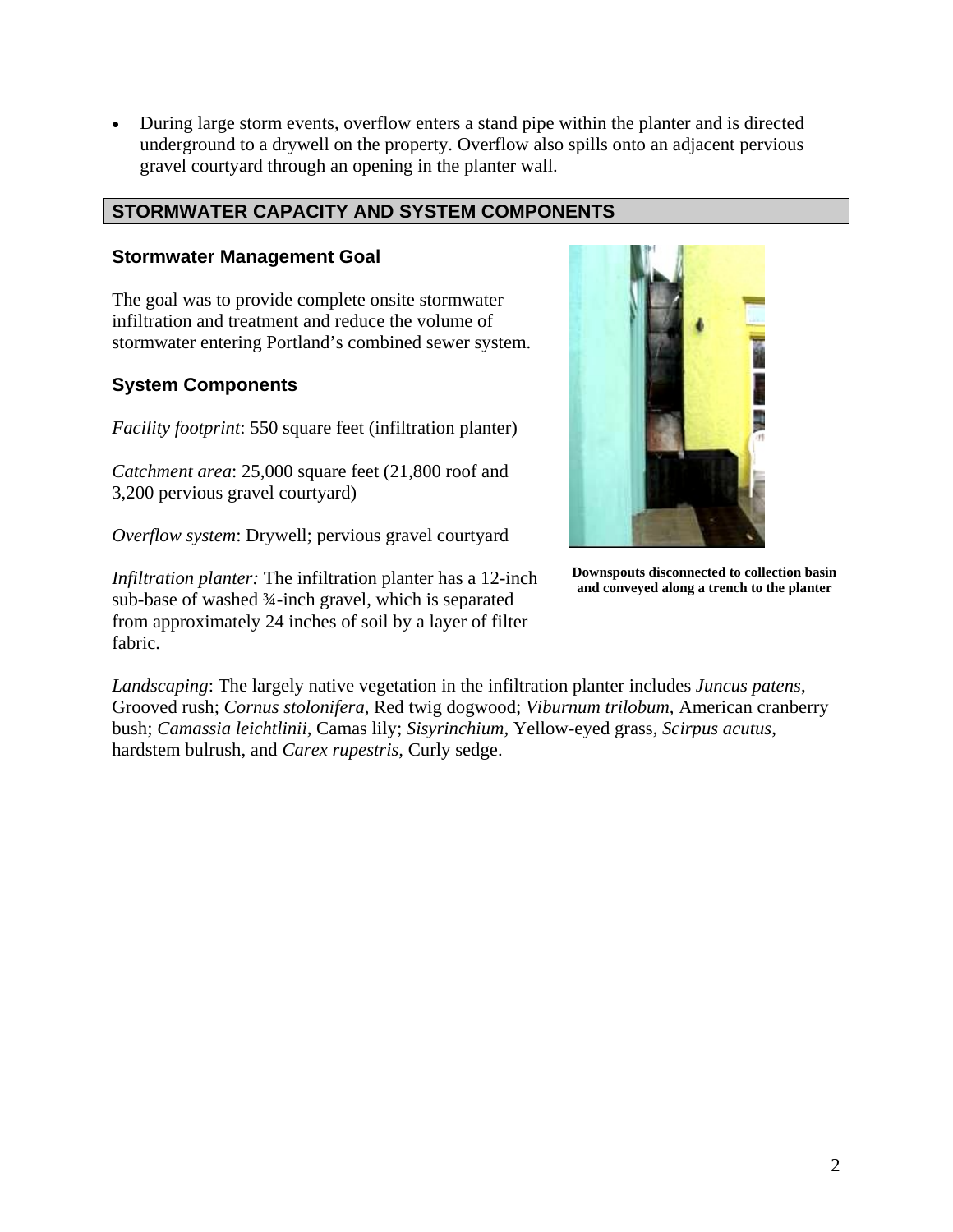#### **BUDGET**

The cost for the stormwater management system was \$42,105, with \$25,000 paid for by an EPA Innovative Wet Weather Projects (IWWP) grant. Of this total, \$12,496 (30%) was spent on non-construction activities, and \$29,609 (70%) was spent on construction activities, as shown below.

## **Budget**

#### *Non-Construction Activities*

| Design and engineering: | \$9,716  |
|-------------------------|----------|
| Construction management | 2,780    |
|                         | \$12,496 |

#### *Construction Activities*

| Demolition, Excavation, grading, drywell:    | \$10,560 |
|----------------------------------------------|----------|
| Stormwater collection and conveyance:        | 8,500    |
| Planter construction:                        | 4,024    |
| Landscaping (soil, plants, drip irrigation): | 6,525    |

\$29,609



**Roof runoff conveyed to the newly vegetated planter** 



#### **MAINTENANCE AND MONITORING**

The property owner is responsible for facility maintenance.

The Bureau of Environmental Services (BES) provides periodic visual assessment of the facility.

## **PUBLIC INVOLVEMENT**

A permanent interpretive sign at the project site provides information about the sustainable stormwater management techniques used.

The project is used as an example of innovative stormwater management on the BES website and on tours of sustainable stormwater management facilities.